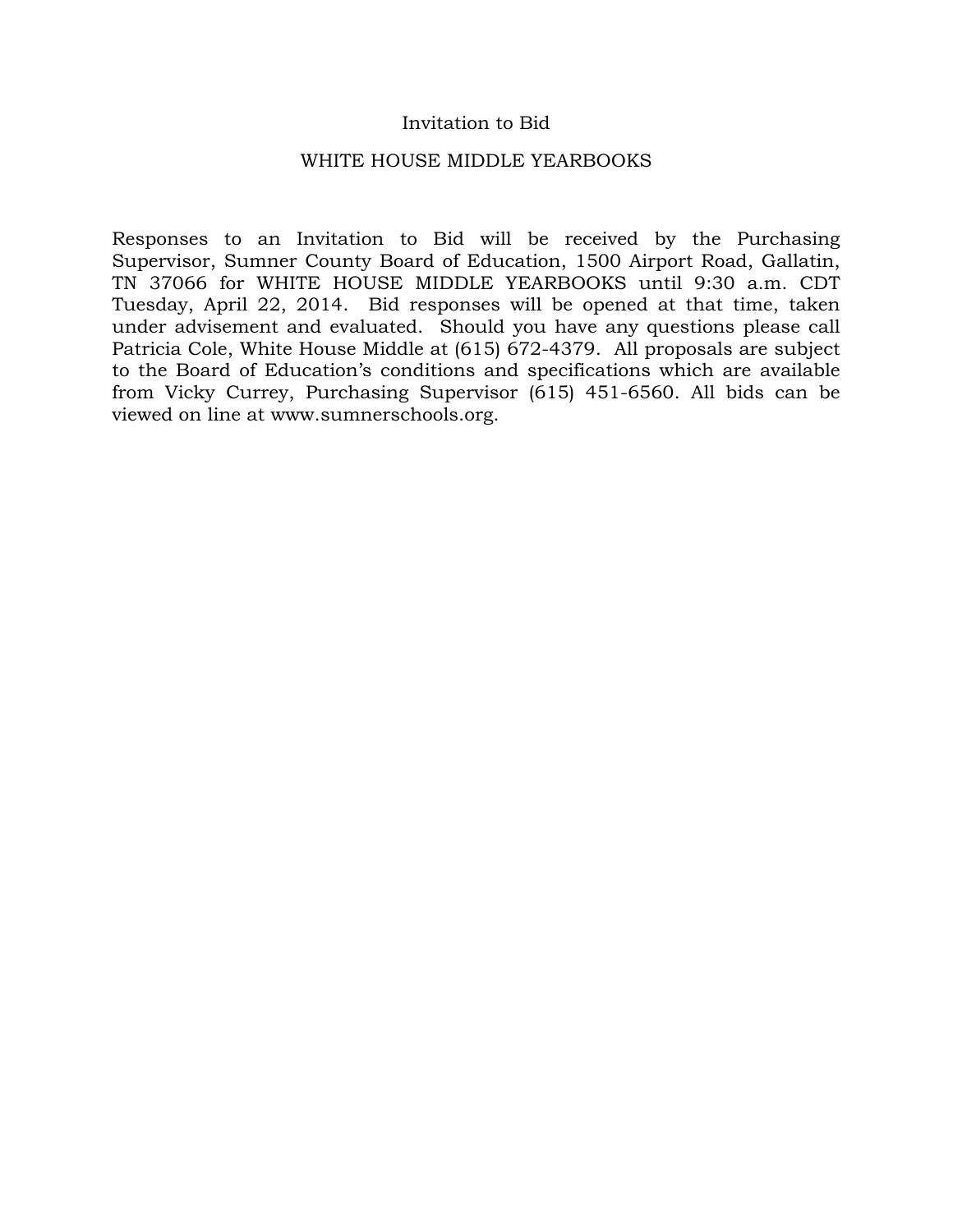## YEARBOOK SPECIFICATIONS White House Middle School 2020 Highway 31W White House, TN 37188

| Term:                 | 1 year contract for school year 2014-2015, with schools option to renew for three<br>more years. |  |  |
|-----------------------|--------------------------------------------------------------------------------------------------|--|--|
| Price Increase:       | Guaranteed not to increase by more than 2% per year                                              |  |  |
| Book/Trim size:       | 7 % (not more than 8) x 10 % inches                                                              |  |  |
| Pages:                | 68 (all full color)                                                                              |  |  |
| Copies:               | 450, exact # of copies to be determined by date of submission                                    |  |  |
| Paper Stock:          | 80# gloss enamel                                                                                 |  |  |
| Cover:                | Hard cover, Custom Litho, Process color                                                          |  |  |
| Front/End sheet:      | Snow White 280, no printing                                                                      |  |  |
| Yearbook              | -Yearbook built online                                                                           |  |  |
| Development           | -Self-contained software (no software or site license needed!)                                   |  |  |
| Program:              | -Secure website can be accessed with a password from any computer                                |  |  |
|                       | -Permits custom designed layouts                                                                 |  |  |
|                       | -Provides professionally-designed layout, clip-art, and background options                       |  |  |
| Training:             | -On-site training for staff as needed                                                            |  |  |
| Support:              | -A primary, experienced, local representative as needed in person, via phone or                  |  |  |
|                       | email.                                                                                           |  |  |
|                       | -Custom care center also available to provide support as needed.                                 |  |  |
| Photo Submission:     | -Direct upload at school for digital images.                                                     |  |  |
|                       | -submission via CD                                                                               |  |  |
|                       | -Company scanning of any hard copy images                                                        |  |  |
| Proofs:               | -Unlimited/online/PDF proofing                                                                   |  |  |
| Marketing:            | -Direct market to parents.                                                                       |  |  |
|                       | -Online tracking system.                                                                         |  |  |
|                       | -Customer care center also available to provide support as needed.                               |  |  |
| Shipping:             | -Books are to be boxed with not more than 40 per box.                                            |  |  |
|                       | Delivery to school by May 1st.                                                                   |  |  |
|                       | -Vendor's bid response should include submission lead time required to meet this                 |  |  |
|                       | delivery date.                                                                                   |  |  |
| Cost:                 | -Includes all charges: book production and shipping & handling for delivery to                   |  |  |
|                       | school                                                                                           |  |  |
| <b>School Account</b> | All payments from the vendor to the school must be received by the first week of                 |  |  |
| Resolution            | June.                                                                                            |  |  |
|                       |                                                                                                  |  |  |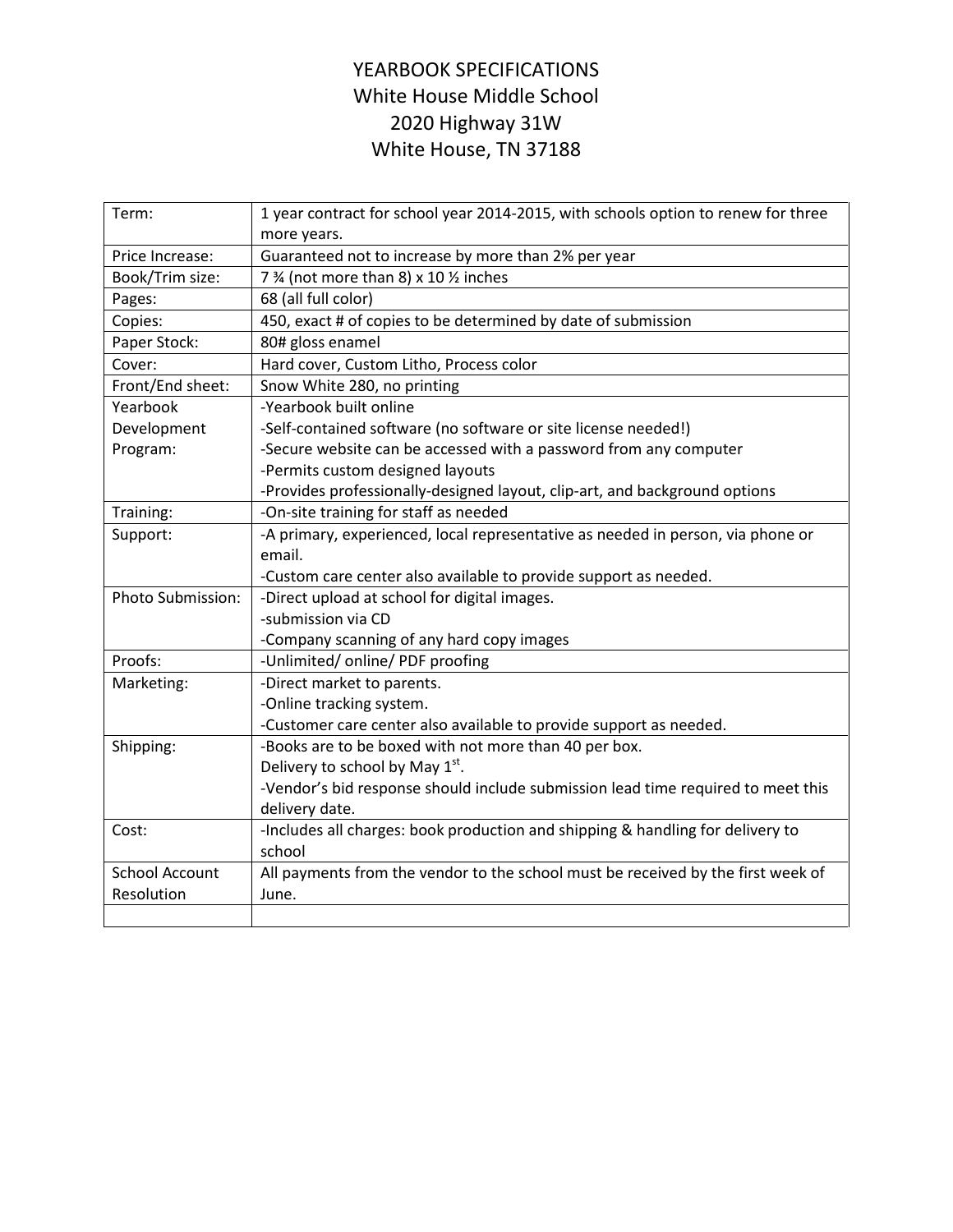# **BID TABULATION**

# **White House Middle – Yearbooks**

|                           | Price (per book) $\begin{matrix} 5 \\ 2 \end{matrix}$ |      |
|---------------------------|-------------------------------------------------------|------|
|                           |                                                       |      |
| Company Name:<br>Address: |                                                       |      |
| Phone:<br>Email address:  |                                                       |      |
|                           | Signature of Authorized Company Representative        | Date |
|                           | <b>Printed Name</b>                                   |      |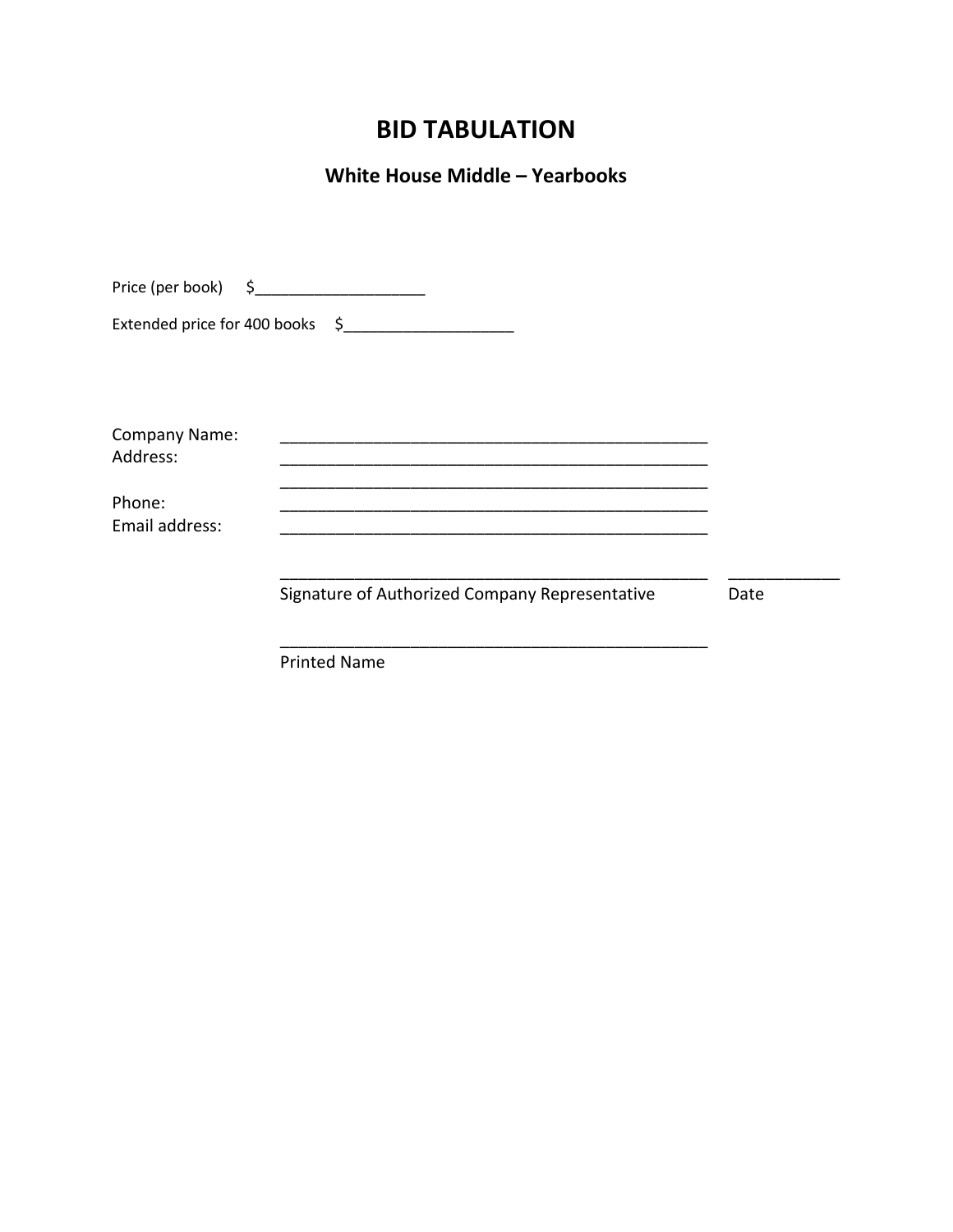## **ADDENDUM**

## **WHITE HOUSE MIDDLE - YEARBOOKS**

The following is an Addendum to the Sumner County Board of Education bid request for the White House Middle Yearbooks. The information in this addendum supersedes or replaces the information in the original specifications.

The bid opening date for White House Middle Yearbooks has been extended to May 1, 2014 @ 9:30 a.m.